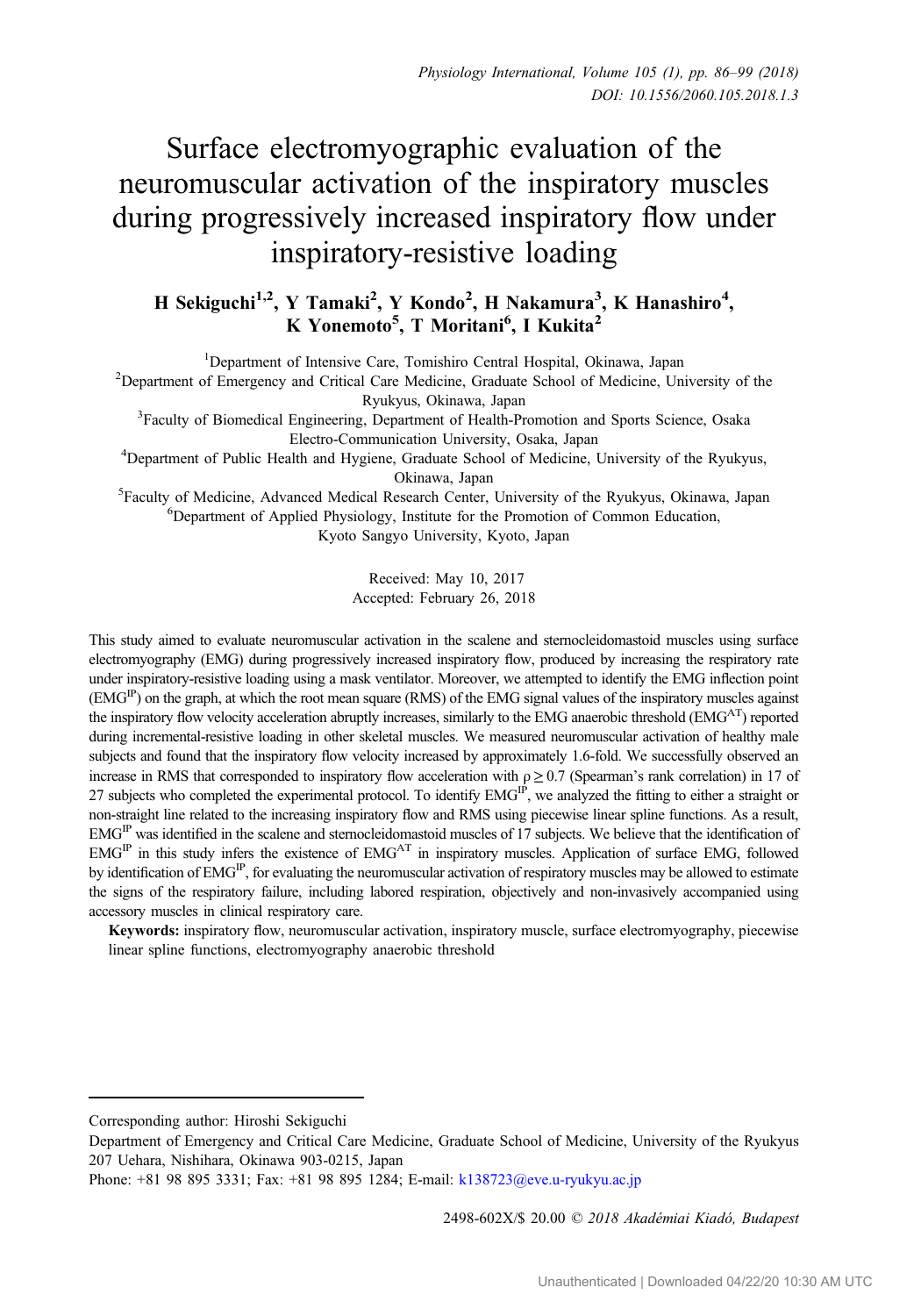## Introduction

Abnormally rapid respiration (tachypnea) may arise due to several pathophysiological conditions, such as fever, arterial hypoxemia, metabolic acidosis, anxiety, atelectasis, and pain ([42\)](#page-13-0). An extremely large increase in the inspiratory rate may lead to more serious problems [\(30](#page-12-0), [37](#page-13-0)). In such situations, the tidal volume moderately decreases and the breathing frequency substantially increases with increases in minute ventilation ([20,](#page-12-0) [38](#page-13-0)). However, a further prominent increase in the respiratory rate with faster flow velocity in the airways increases the airflow resistance ([3\)](#page-11-0). In this instance of clinical setting, it is extremely important to objectively evaluate changes in the strength and endurance of respiratory muscle contraction in patients with tachypnea attempting to wean from a mechanical ventilator. Prolonged tachypnea might lead to the deterioration of the physical status (e.g., respiratory failure). However, attempts at evaluating respiratory muscle contraction via visual–tactile examination based on recognition of the labored respiration pattern and accessory muscle use, which is used in the clinical setting on a daily basis, usually result in failure, because these procedures, although non-invasive, are not sufficient for quantification and they lack reproducibility ([13,](#page-12-0) [34\)](#page-12-0).

Respiratory and other skeletal muscles are controlled by rate coding and recruitment of motor units (MUs). Electromyography (EMG) can objectively and quantitatively evaluate the muscle contraction. Surface EMG (SEMG) is particularly useful because of its noninvasive characteristic. Analysis based on the EMG root mean square (RMS) is widely used to evaluate the muscle contraction, including increases in firing rates, MU recruitment, and other variables ([12,](#page-12-0) [26](#page-12-0)). Electrophysiological studies during progressive-resistance exercises such as cycling ([5](#page-11-0)) have revealed that skeletal muscles recruit small MUs before recruiting larger MUs. This is considered to be based on the load resistance according to the size principle  $(11, 14)$  $(11, 14)$  $(11, 14)$  $(11, 14)$ , with the subsequent recruitment of larger MUs (fast fibers)  $(1)$  $(1)$ triggered by the anaerobic threshold (AT) related to anaerobic metabolism ([28\)](#page-12-0). Furthermore, SEMG can identify the  $EMG<sup>AT</sup>$ , as the point at which the RMS values increase abruptly ([4,](#page-11-0) [10](#page-12-0), [21](#page-12-0), [25\)](#page-12-0).

Regarding previous studies of respiratory muscles related to increasing neuromuscular activation against increases in resistive loading, animal experiments found that MUs of respiratory muscles such as fast fibers are recruited in response to tachypnea with an increase in the inspiratory flow  $(7, 8)$  $(7, 8)$  $(7, 8)$  $(7, 8)$  $(7, 8)$ . Meanwhile, there are few studies in humans reporting the existence of respiratory muscle  $EMG<sup>AT</sup>$  ([2,](#page-11-0) [17,](#page-12-0) [24,](#page-12-0) [29,](#page-12-0) [33,](#page-12-0) [36\)](#page-13-0).

Perlovitch et al. ([31\)](#page-12-0) reported increases in the SEMG signals of the sternocleidomastoid and intercostal muscles in response to increases in the marching speed on the treadmill, and identified a point at which the RMS values on the graph abruptly increase; however, they did not link factors, such as changes of the respiratory rate, inspiratory time, and respiratory flow, to increased neuromuscular activation and the abrupt increase of RMS values on the graph. If the concept of EMGAT can be considered for evaluating neuromuscular activation of the respiratory muscles using SEMG, it may also be beneficial to clinical patients requiring respiratory care (e.g., for estimating signs of respiratory failure). This study attempted to noninvasively and quantitatively obtain basic data regarding neuromuscular activation in the scalene and sternocleidomastoid muscles using SEMG during progressive increases in respiratory rates in healthy male subjects. However, in humans, precise research on respiratory muscle activity during spontaneous breathing requires incremental-resistive exercise under a controlled constant tidal volume, which is technically difficult to achieve.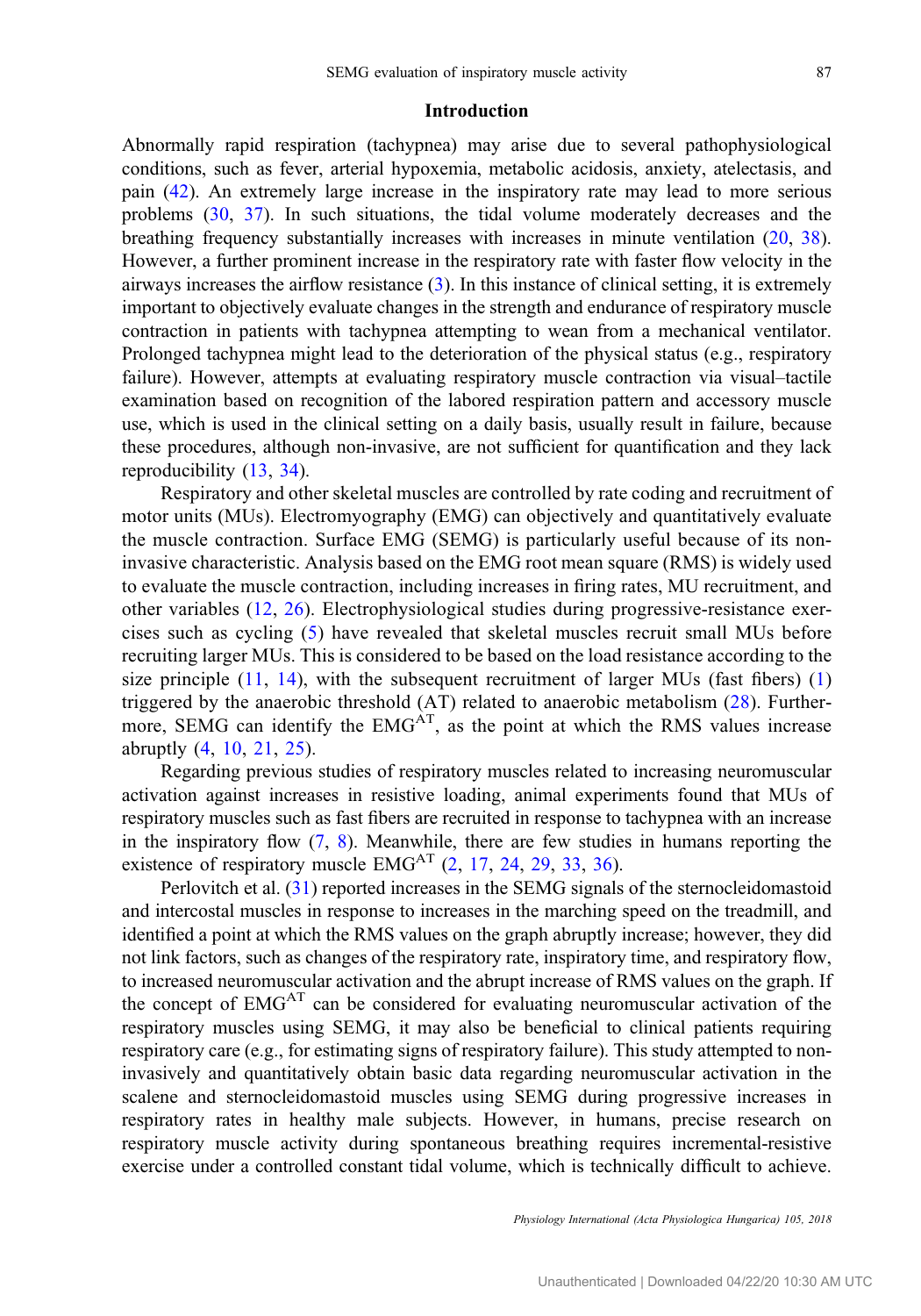Therefore, this study used progressive increases in inspiratory flow produced by increasing the respiratory rate using a mask ventilator as an incremental-resistive loading of other skeletal muscles. To minimize risks to participants, this study framed a voluntary rapid respiration characterized by a progressive reduction in the inspiratory time with an increasing respiratory rate under inspiratory-resistive loading [\(6](#page-11-0)). Therefore, it was contrived to make the neuromuscular activation of the inspiratory muscles with increased inspiratory flow detectable in the shortest possible time.

In addition, we attempted to identify the EMG inflection point (EMGIP) of the inspiratory muscles, defined as the point of abrupt increases of the RMS values on the graph, similar to the EMG<sup>AT</sup> observed in other skeletal muscles. We believe that the detection of  $EMG<sup>IP</sup>$  in this study infers the existence of  $EMG<sup>AT</sup>$  in respiratory muscles.

## Materials and Methods

#### Human subjects

This is a cross-sectional study in which 31 healthy non-smoking men involved in recreational sports (e.g., basketball and cycling) participated in the experiment. All experimental subjects were free of cardiorespiratory diseases, such as pulmonary emphysema, bronchial asthma, pneumothorax, hyperventilation syndrome, angina, and myocardial infarction. In addition, the subjects performed pulmonary function tests using a spirometer, revealing no abnormalities, such as obstructive, restrictive, and mixed pulmonary diseases. This study was approved by the Ethics Committees of the University of the Ryukyus (approval no. 835) and performed according to the ethical standards of the Declaration of Helsinki for human experimentation. Each subject provided written informed consent after receiving a thorough explanation of the experiment.

## Apparatus and EMG capture system

A ventilator (Newport<sup>TM</sup> HT-70; Newport Medical, Costa Mesa, CA, USA) was used for non-invasive mask ventilation. The inspiratory-resistive load was generated by setting the pressure trigger of the ventilator to −9 cm H2O, the most insensitive inspiratory trigger setting for this equipment. The ventilator setting was adjusted to the spontaneous respiration mode, and a facial mask was used without an expiratory port (Amara-SE full face mask; Respironics, Murrysville, PA, USA). This mask was tightly held in place by an elastic band encircling the head. The pressure-support ventilation setting was deactivated and the positive end-expiratory pressure was set to 0. Successful ventilation through the mask over the inspiratory-resistive load was confirmed by an inspiratory trigger light. EMG signals from the scalene and sternocleidomastoid muscles were measured using pairs of transcutaneous applied bipolar SEMG electrodes (20-mm diameter, silver/silver chloride, Natus<sup>®</sup>; Natus Neurology, Middleton, WI, USA) connected to a Viking Quest version 12 recording system (CareFusion, Middleton, WI, USA). Interelectrode impedance was minimized by abrading the skin using an abrasive powder applied with an alcohol-treated cotton. To minimize the interference from the sternocleidomastoid muscle when measuring the scalene EMG signals, the electrode was placed on the skin above the right middle scalene muscle under ultrasonographic observation (7.5-MHz linear probe) [\(39](#page-13-0)). The electrode for the sternocleidomastoid muscle was placed on the skin 5 cm rightward at the thyroid cartilage level. Electrodes were attached to the skin with vinyl tape at 2-cm distance. The reference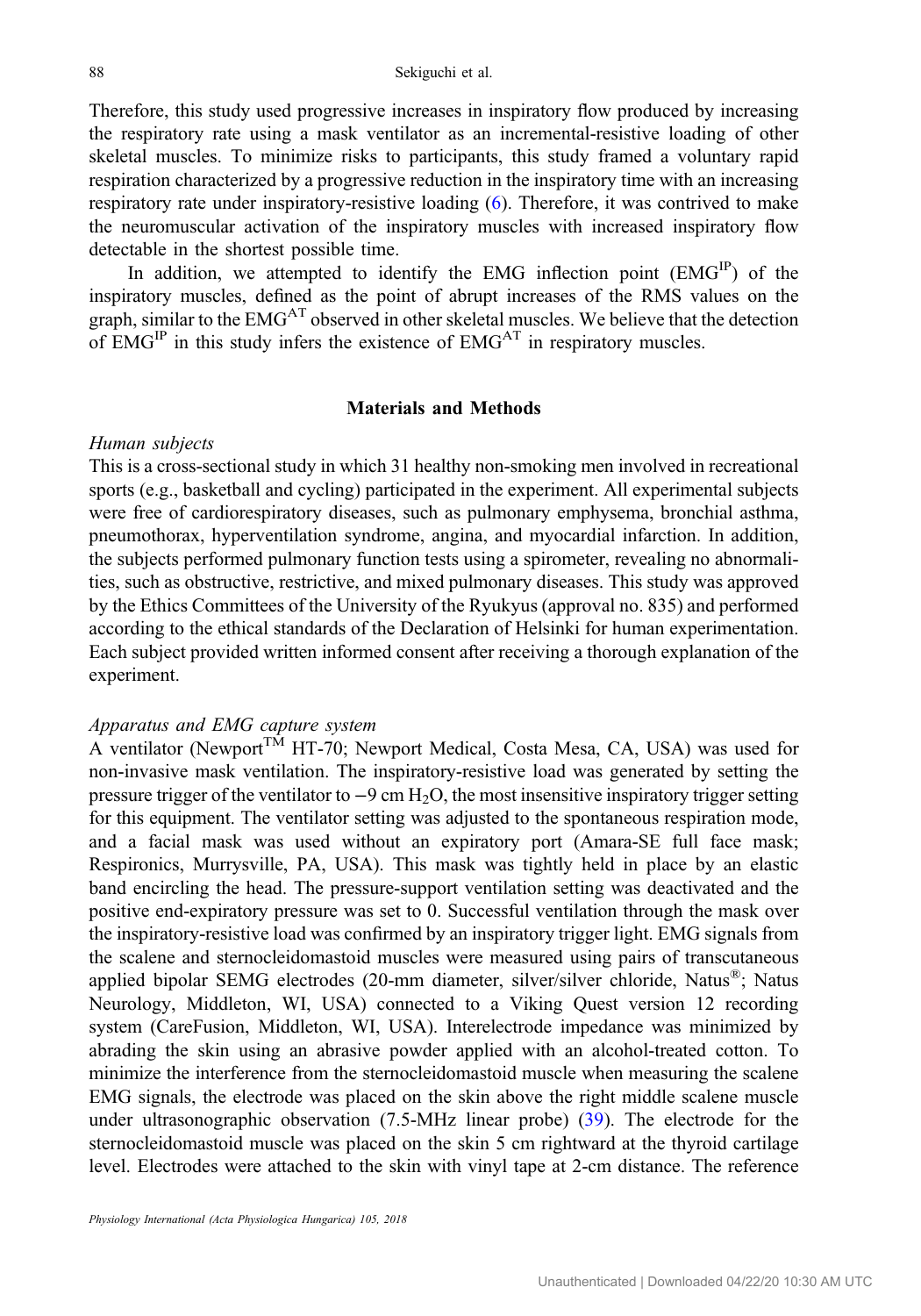

Fig. 1. Locations of electrode placed on the body surface. A: Reference electrode on the acromion. B: Measurement electrode for the right middle scalene muscle. C: Measurement electrode for the right sternocleidomastoid muscle. D: Thyroid cartilage

electrode was solidly attached to the right acromion. Electrode locations are shown in Fig. 1. Before the experiments, the baseline noise of the SEMG wave was checked. Upon detecting considerable noise, additional skin abrasion was attempted before electrode reattachment. The input impedance of the amplifier was set at 200  $\text{M}\Omega$ . The common mode rejection ratio was 110 dB. The Ham filter was turned off, and the band-pass filter was set between 20 Hz and 3 kHz. Raw EMG signals are shown in Fig. 2. Analog EMG signals were digitized at 16 bits and a maximal sampling rate of 100 kHz. Digitized signals were stored on a portable



Fig. 2. Raw electromyography (EMG) data and electrocardiogram (ECG). Representative raw EMG data of the scalene and sternocleidomastoid muscles with ECG. Respiratory rhythm at A, 26 breaths/min. Inspiratory time of the metronome, 1 s. B, 50 breaths/min. Inspiratory time of the metronome, 0.4 s. The top rows of the traces are ECGs, and the second and third rows are scalene and sternocleidomastoid EMGs, respectively. The vertical axis shows the amplitude  $(\mu V)$  of the EMG. The horizontal axis shows time (s)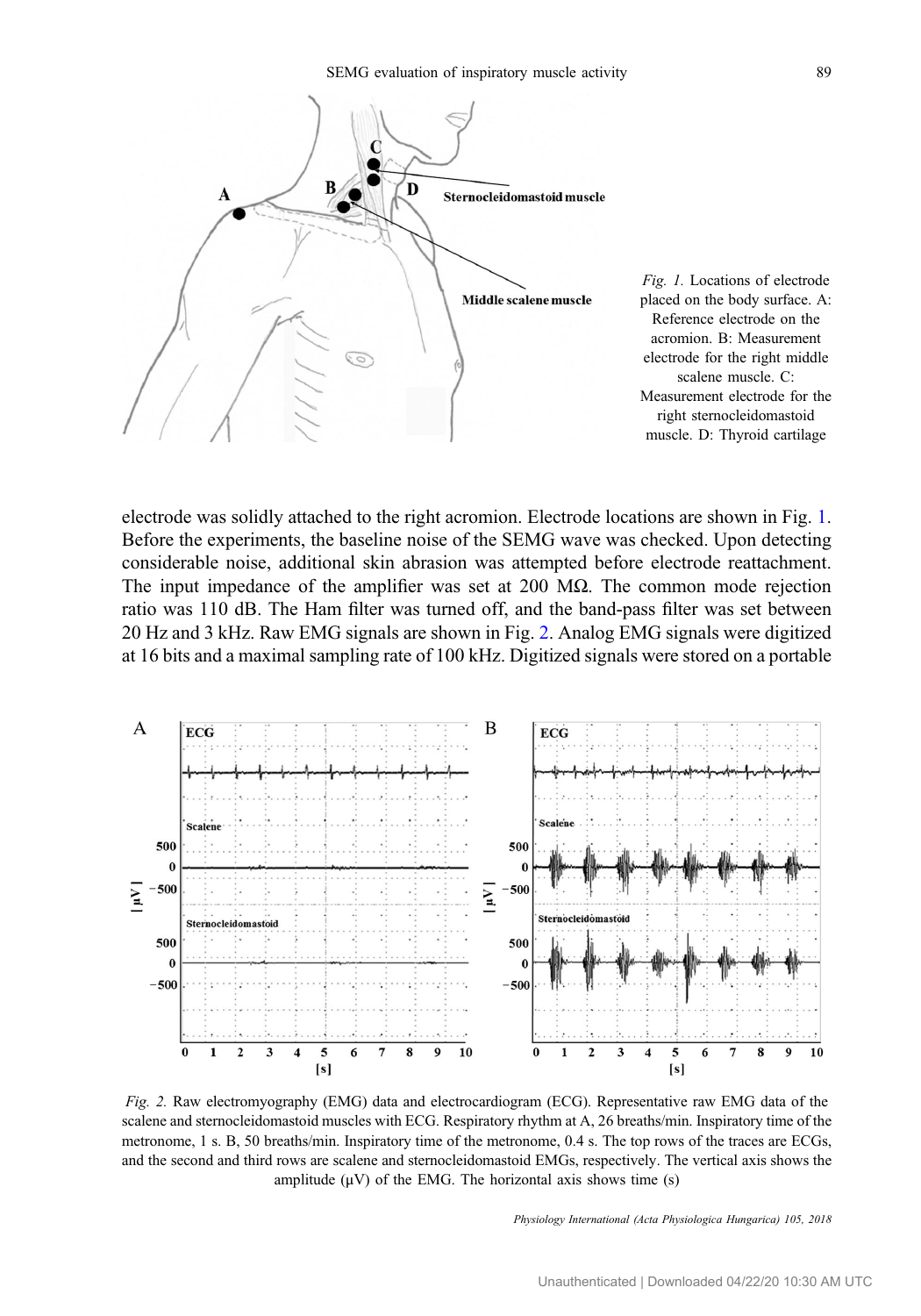computer. When the respiratory rate became constant, which usually required approximately five breaths, 10 s of raw EMG signals were calculated using an analysis function installed in the acquisition system. The signal strength was quantified using RMS, which is the square root of the average power of the raw EMG signal over a certain time interval. RMS was calculated according to the following formula:

following formula:  

$$
RMS(k) = \sqrt{\frac{1}{N} \sum_{j=-N/2}^{N/2} x^2 (k+j)},
$$

where  $k$  is a midpoint time of analysis interval,  $N$  is the number of EMG samplings per duration, and  $x$  is EMG signal.

For data analysis and presentation, as shown in the graph of the bottom panel of Fig. [3,](#page-5-0) the respiratory rate (breaths/min) was set as the horizontal axis and the RMS  $(\mu V)$  served as the vertical axis.

#### Experimental procedure

The experimental procedure for measuring the neuromuscular activation of the inspiratory muscles by generating an increase in inspiratory flow velocity was as follows.

During the experiment, the subjects were placed in the Fowler's position at 45°.

Subjects were instructed to achieve a specified respiratory rate by following a metronome. Once the electrodes and facial mask were attached, subjects were acclimated to the experimental protocol by breathing at 16 breaths/min for 2 min with intermittent breaks. Subjects were instructed to follow the metronome rhythm to adjust the respiratory rhythm. Inspiration was performed against a constant −9 cm H2O resistive load. However, the exact tidal volume was dependent on the inspiratory effort. The metronome pace was adjusted to increase the respiratory rate by two breaths/min in a stepwise manner. The inspiratory:expiratory time ratio of the metronome was 1:2. The total respiratory cycle time was defined as the time (s/breath) required for a complete respiration cycle, which was calculated from the respiratory rate. The total respiratory cycle time was gradually decreased by 0.15 s steps from 3.75 (respiratory rate, 16 breaths/min) to 1.2 s (respiratory rate, 50 breaths/min), and inspiratory time was decreased in parallel from 1.25 (respiratory rate, 16 breaths/min) to 0.4 s (respiratory rate, 50 breaths/min) in 0.05-s steps. The average tidal volume was automatically calculated and then displayed on the ventilator. Once the recording at a given respiratory rate was completed, the rhythm of the metronome was stopped for approximately 20 s to allow a brief period of quiet unpaced breathing before moving to the next measurement session at a higher respiratory rate with a shorter cycle. This procedure was intermittently repeated to a maximum of 50 breaths/min or until the subject complained of fatigue or numbness/discomfort in fingers, lips, and/or mouth, which may be due to hyperventilationinduced tetany.

#### Calculation of tidal volumes, inspiratory flows, and RMS

After each recording, the mean inspiratory flow  $(L/min)$  was calculated from the recorded tidal volume (ml) and inspiratory time (s). The tidal volume (ml), the inspiratory flow  $(L/min)$ , and the RMS are expressed as the mean  $\pm$  standard deviation. The tidal volume and RMS were analyzed using the Friedman test, and the differences were considered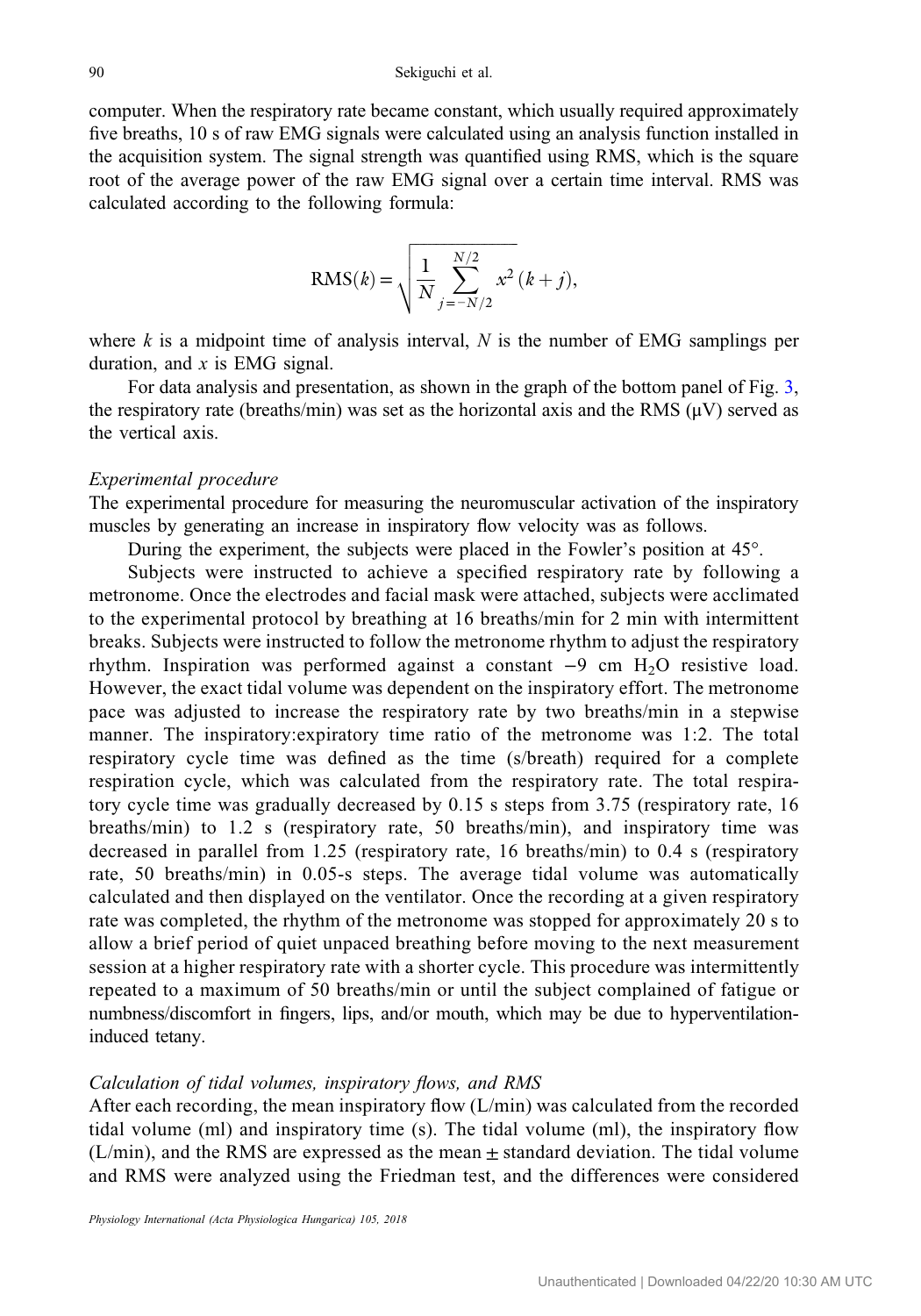<span id="page-5-0"></span>

Fig. 3. Relationships of increases in the respiratory rate with the mean tidal volume, mean inspiratory flow, and mean root mean square (RMS). A (top): Changes in the mean tidal volumes and mean inspiratory flow as the respiratory rate increased (i.e., inspiratory time decreased) for all 27 subjects. The vertical axis on the left shows the tidal volume (L). The vertical axis on the right shows the inspiratory flow (L/min). The horizontal axis shows the respiratory rate (breaths/min). The bar graph shows the mean tidal volumes. The dotted line shows the mean inspiratory flow. Error bars indicate standard deviation. B (bottom): Changes in the mean RMS of the scalene and sternocleidomastoid muscles as the respiratory rate increased for all 27 subjects. The solid line shows the scalene muscle RMS, and the dotted line shows the sternocleidomastoid muscle RMS. The vertical axis shows RMS  $(\mu V)$ . The horizontal axis shows the respiratory rate (breaths/min). Error bars indicate standard deviation

significant at  $p < 0.05$  within the range of the initial RMS at 18 breaths/min (inspiratory time, 1.2 s) and the last measured RMS at 50 breaths/min (inspiratory time, 0.4 s). We calculated RMS ratios by comparing each RMS with that measured at an inspiratory time of 1.2 s (18 breaths/min). Regarding whether the inspiratory flow increased with the progressively increasing respiratory rate in our experimental system, the correlation between the increase in the respiratory rate (i.e., decreasing inspiratory time) and that of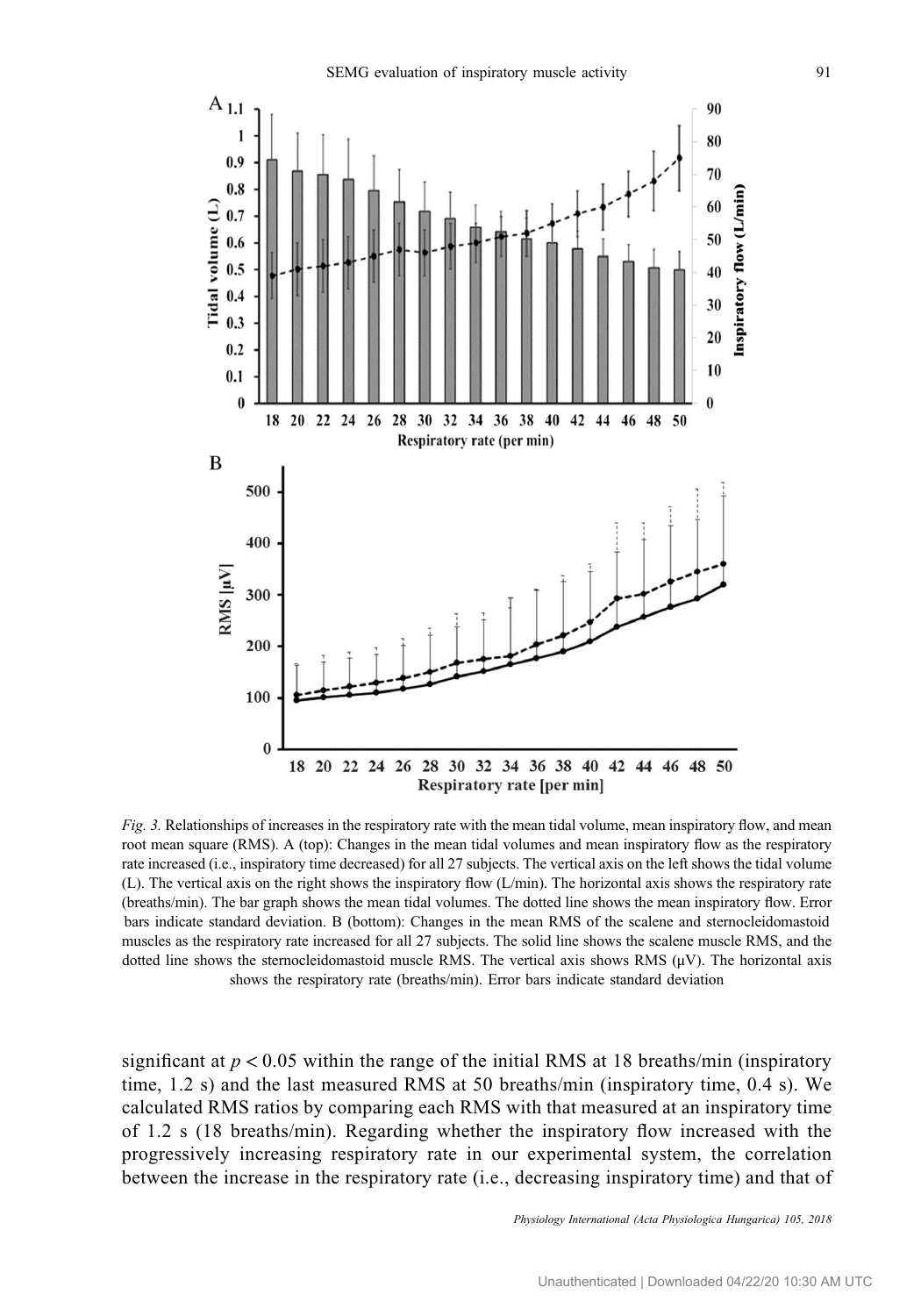the inspiratory flow was analyzed using the Spearman's rank correlation. Correlation coefficients ( $\rho$ )  $\geq$  0.7 ( $p$  < 0.05) indicated a strong correlation.

# Identification of EMGIP

*Identification of EMG*<sup>*IP*</sup><br>For subjects with strong correlations between the increase in the respiratory flow and the<br>inspiratory flow, we examined whether the relationship between the inspiratory flow and the<br>RMS cou inspiratory flow, we examined whether the relationship between the inspiratory flow and the RMS could be represented as a straight line using piecewise linear spline functions [\(9](#page-12-0), [43\)](#page-13-0) such as increase in the respiratory<br>hip between the inspiratory<br>piecewise linear spline func<br>0,<br> $\int \frac{f(x - knt) - f(x)}{f(x - knt)}$ <br>0,

$$
RMS = \beta_0 + \beta_1 x + \beta_2 (x - knot)_+ \quad \begin{cases} 0, & if x - knot < 0 \\ x - knot, & if x - knot \ge 0, \end{cases}
$$

where  $\beta$  is the regression coefficient, x is the inspiratory flow, and knot is a point at which the slope of the line changed.

Knot represented EMG<sup>IP</sup> in this study. A set of candidates of knot was set one by one from the 10th to the 90th percentile, and we fitted 31 models consisting of one simple regression and 30 piecewise linear regression models. We selected the best model by comparing the adjusted coefficient of determination. The  $JMP^{\circledR}$  statistical package (version 196 13.1; SAS Institute, Tokyo, Japan) was used for all statistical analyses.

#### Results

# Tidal volumes, inspiratory flows, and RMS values

The subjects' mean age, height, weight, and vital capacity were  $31 \pm 6$  years,  $171 \pm 7$  cm,  $67 \pm 8$  kg, and  $4.596 \pm 600$  ml, respectively. Twenty-seven subjects successfully completed the experimental protocol with no adverse events, such as numbness and/or discomfort in the fingers, lips, or mouth, due to hyperventilation-induced tetany. Three subjects withdrew from the experiment before completing all respiratory experimental conditions due to fatigue, and one subject refused to continue during the warm-up phase because of an oppressive feeling associated with the facial mask. Panel A in Fig. [3](#page-5-0) shows the changes in the mean tidal volume and inspiratory flow as the respiratory rate increased (i.e., decreasing inspiratory time) for 27 subjects. The tidal volume progressively decreased with shorter inspiratory times. Conversely, the inspiratory flow velocity for these 27 subjects increased by approximately 1.6-fold as the inspiratory time decreased from 1.2 (18 breaths/min) to 0.4 s (50 breaths/min). Panel B in Fig. [3](#page-5-0) shows the change in the mean RMS with increasing respiratory rates for 27 subjects. RMS progressively increased as the respiratory rate increased in all tested muscles. The RMS ratio at 50 breaths/min in the scalene muscle was 3.9-fold higher than that at 18 breaths/min, whereas that in the sternocleidomastoid muscle increased by 4.4-fold over the same range. These changes in tidal volume and RMS values from the lowest to the highest respiratory rate were statistically significant ( $p < 0.0001$ ). The results of the correlation analysis between the increase in the respiratory rate (i.e., decreasing inspiratory time) and that in the inspiratory flow are presented in Table [I](#page-7-0). A strong correlation ( $\rho \ge 0.7$ ) between these variables was observed in 17 subjects.

# Identification of EMGIP

The results for the analysis of the relationship between the inspiratory flow and RMS using piecewise linear spline functions are shown in Table [II](#page-8-0). All 17 subjects who exhibited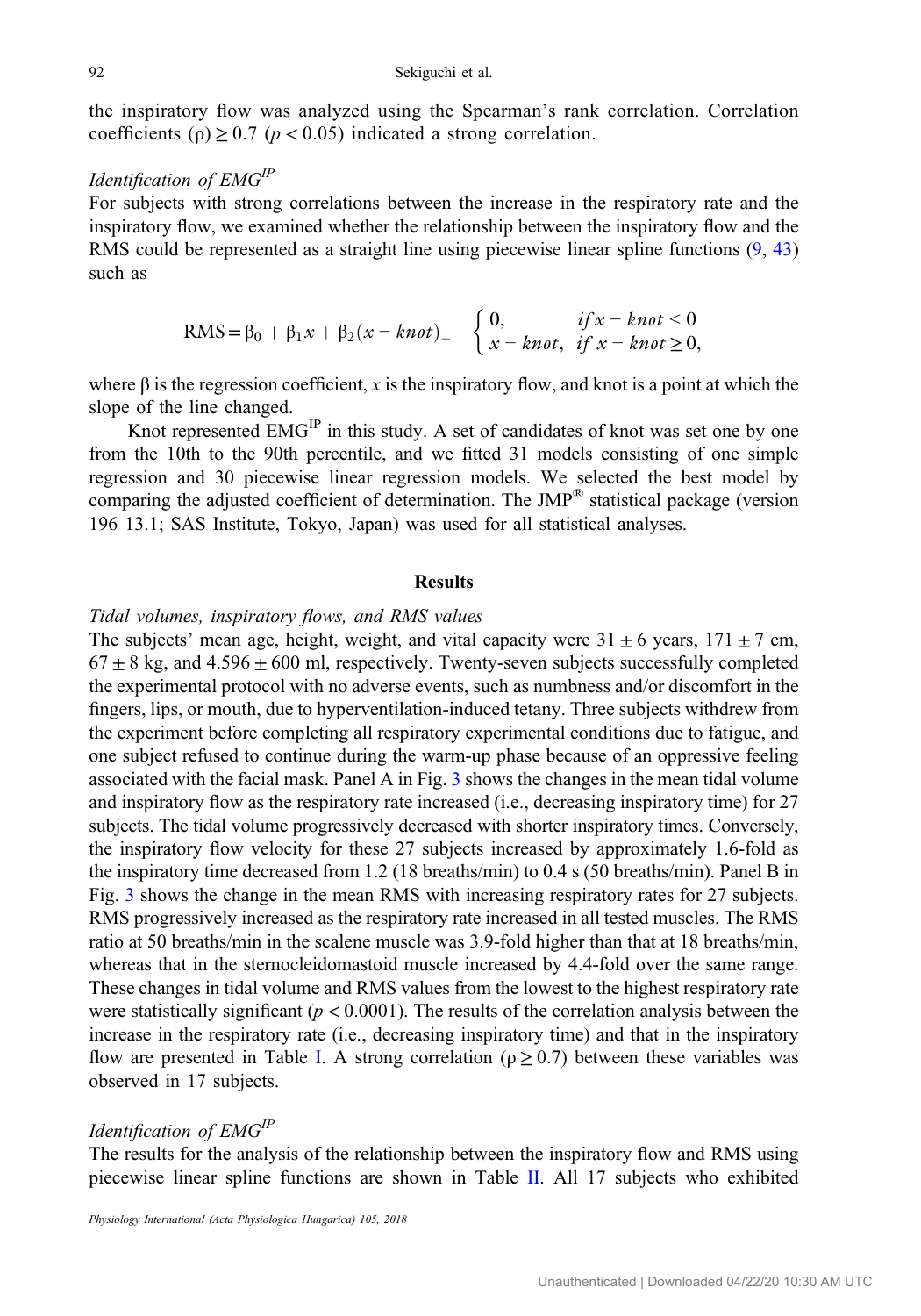<span id="page-7-0"></span>

| Increase in respiratory rate versus inspiratory flow |              |           |  |  |  |  |  |
|------------------------------------------------------|--------------|-----------|--|--|--|--|--|
| Subject number                                       | $\pmb{\rho}$ | $p$ value |  |  |  |  |  |
| $\mathbf{1}$                                         | 0.9988       | < 0.0001  |  |  |  |  |  |
| $\sqrt{2}$                                           | 1.0000       | < 0.0001  |  |  |  |  |  |
| 3                                                    | 0.9994       | < 0.0001  |  |  |  |  |  |
| $\overline{\mathcal{A}}$                             | 0.9994       | < 0.0001  |  |  |  |  |  |
| 5                                                    | 0.6515       | 0.0046    |  |  |  |  |  |
| 6                                                    | 0.9920       | < 0.0001  |  |  |  |  |  |
| 7                                                    | 0.9772       | < 0.0001  |  |  |  |  |  |
| $\,$ $\,$                                            | 1.0000       | < 0.0001  |  |  |  |  |  |
| $\boldsymbol{9}$                                     | 0.5612       | 0.0191    |  |  |  |  |  |
| $10\,$                                               | 0.4512       | 0.0794    |  |  |  |  |  |
| 11                                                   | 0.6663       | 0.0035    |  |  |  |  |  |
| 12                                                   | 0.9988       | < 0.0001  |  |  |  |  |  |
| 13                                                   | 0.9113       | < 0.0001  |  |  |  |  |  |
| 14                                                   | 0.3054       | 0.2332    |  |  |  |  |  |
| 15                                                   | 1.0000       | < 0.0001  |  |  |  |  |  |
| 16                                                   | 0.7301       | 0.0009    |  |  |  |  |  |
| $17\,$                                               | 0.6495       | 0.0048    |  |  |  |  |  |
| $18\,$                                               | 0.6523       | 0.0045    |  |  |  |  |  |
| 19                                                   | 0.9822       | < 0.0001  |  |  |  |  |  |
| $20\,$                                               | 0.6313       | 0.0066    |  |  |  |  |  |
| $21\,$                                               | 1.0000       | < 0.0001  |  |  |  |  |  |
| 22                                                   | 1.0000       | < 0.0001  |  |  |  |  |  |
| 23                                                   | 0.9914       | < 0.0001  |  |  |  |  |  |
| 24                                                   | 0.6499       | 0.0047    |  |  |  |  |  |
| $25\,$                                               | 0.9994       | < 0.0001  |  |  |  |  |  |
| $26\,$                                               | 0.6363       | 0.0060    |  |  |  |  |  |
| $27\,$                                               | 0.9994       | < 0.0001  |  |  |  |  |  |

| <i>Table I.</i> Correlation of the increase in respiratory rate with inspiratory flow |  |  |  |  |
|---------------------------------------------------------------------------------------|--|--|--|--|
|                                                                                       |  |  |  |  |

Correlation coefficient (ρ): Spearman's rank correlation coefficient; p value: p value of the correlation

a strong correlation between the increase in the respiratory rate and the inspiratory flow had a non-straight line featuring a knot on the graph. The results for knot are also presented in Table [II,](#page-8-0) and representative graphs of knot are shown in Figs [4](#page-9-0) and [5.](#page-9-0)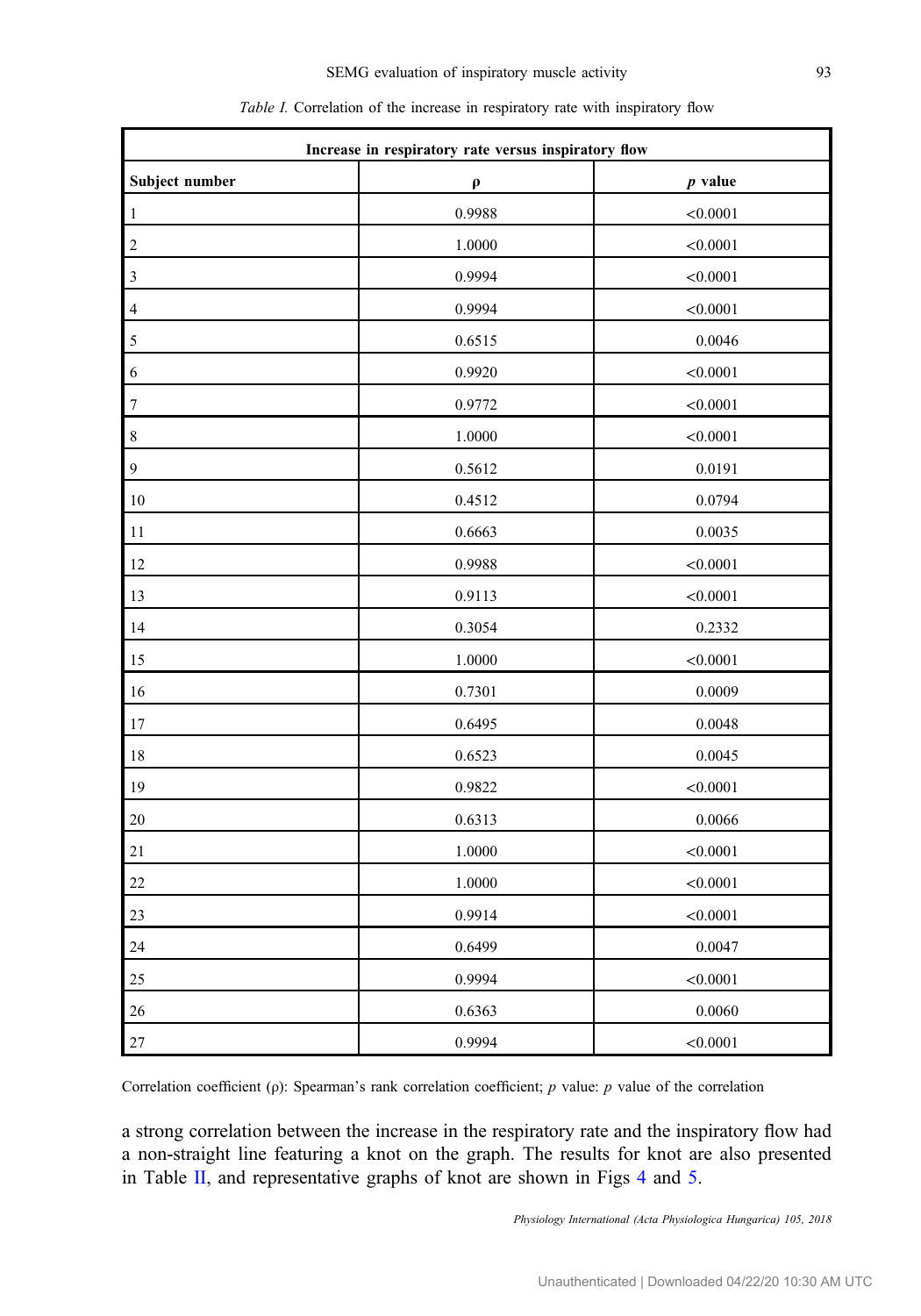<span id="page-8-0"></span>

|                   | Scalene muscle |           |        |           |      | Sternocleidomastoid muscle |           |        |           |      |
|-------------------|----------------|-----------|--------|-----------|------|----------------------------|-----------|--------|-----------|------|
| Subject<br>number | $R2-1$         | $p$ value | $R2-2$ | $p$ value | Knot | $R2-1$                     | $p$ value | $R2-2$ | $p$ value | Knot |
| 1                 | 0.9123         | < 0.0001  | 0.9992 | < 0.0001  | 49   | 0.9781                     | < 0.0001  | 0.9995 | < 0.0001  | 48   |
| $\overline{2}$    | 0.8869         | < 0.0001  | 0.9956 | < 0.0001  | 53   | 0.9357                     | < 0.0001  | 0.9996 | < 0.0001  | 43   |
| 3                 | 0.917          | < 0.0001  | 0.9974 | < 0.0001  | 51   | 0.9878                     | < 0.0001  | 0.9948 | < 0.0001  | 51   |
| $\overline{4}$    | 0.6559         | < 0.0001  | 0.9996 | < 0.0001  | 53   | 0.7154                     | < 0.0001  | 0.9724 | < 0.0001  | 53   |
| 6                 | 0.9654         | < 0.0001  | 0.9982 | < 0.0001  | 44   | 0.9704                     | < 0.0001  | 0.9755 | < 0.0001  | 51   |
| 7                 | 0.8914         | < 0.0001  | 0.9117 | < 0.0001  | 49   | 0.7993                     | < 0.0001  | 0.817  | < 0.0001  | 50   |
| 8                 | 0.8666         | < 0.0001  | 0.9985 | 0.009     | 55   | 0.6101                     | < 0.0001  | 0.8242 | 0.0038    | 59   |
| 12                | 0.954          | < 0.0001  | 0.9936 | < 0.0001  | 33   | 0.8727                     | < 0.0001  | 0.978  | < 0.0001  | 33   |
| 13                | 0.9258         | < 0.0001  | 0.9702 | 0.0011    | 51   | 0.9377                     | < 0.0001  | 0.9879 | < 0.0001  | 53   |
| 15                | 0.9673         | < 0.0001  | 0.9938 | < 0.0001  | 53   | 0.9512                     | < 0.0001  | 0.9998 | 0.0091    | 46   |
| 16                | 0.8764         | < 0.0001  | 0.9585 | < 0.0001  | 49   | 0.935                      | < 0.0001  | 0.9707 | < 0.0001  | 53   |
| 19                | 0.836          | < 0.0001  | 0.9401 | 0.0044    | 50   | 0.789                      | < 0.0001  | 0.9314 | 0.0058    | 50   |
| 21                | 0.9629         | < 0.0001  | 0.9997 | 0.013     | 49   | 0.9099                     | < 0.0001  | 0.9974 | < 0.0001  | 53   |
| 22                | 0.8605         | < 0.0001  | 0.9392 | 0.0004    | 53   | 0.8328                     | < 0.0001  | 0.9197 | 0.0009    | 53   |
| 23                | 0.9142         | < 0.0001  | 0.9852 | < 0.0001  | 41   | 0.9171                     | < 0.0001  | 0.9896 | < 0.0001  | 39   |
| 25                | 0.8883         | < 0.0001  | 0.9998 | < 0.0001  | 47   | 0.8474                     | < 0.0001  | 0.9933 | < 0.0001  | 53   |
| 27                | 0.6254         | < 0.0001  | 0.9687 | 0.0058    | 52   | 0.9861                     | < 0.0001  | 0.9998 | < 0.0001  | 52   |

Table II. Detection of EMG<sup>IP</sup>

R2–1: adjusted coefficient of determination; R2–2: adjusted coefficient of determination based on the piecewise linear spline; p value: significance probability of each explanatory variable; Knot: electromyographic inflection point  $(EMG<sup>IP</sup>)$  on the x axis calculated using mathematics

# Discussion

The major finding of this study was the graphical identification of EMG<sup>IP</sup> in inspiratory muscles. We believe that this is the first study to identify EMG<sup>IP</sup> in the scalene and sternocleidomastoid muscles using SEMG under the condition of progressive inspiratory flow velocity produced by increasing the respiratory rate and shortening the inspiratory time using a mask ventilator  $(2, 17, 24, 29, 31, 33, 36)$  $(2, 17, 24, 29, 31, 33, 36)$  $(2, 17, 24, 29, 31, 33, 36)$  $(2, 17, 24, 29, 31, 33, 36)$  $(2, 17, 24, 29, 31, 33, 36)$  $(2, 17, 24, 29, 31, 33, 36)$  $(2, 17, 24, 29, 31, 33, 36)$  $(2, 17, 24, 29, 31, 33, 36)$  $(2, 17, 24, 29, 31, 33, 36)$  $(2, 17, 24, 29, 31, 33, 36)$  $(2, 17, 24, 29, 31, 33, 36)$  $(2, 17, 24, 29, 31, 33, 36)$  $(2, 17, 24, 29, 31, 33, 36)$  $(2, 17, 24, 29, 31, 33, 36)$ . In addition, the existence of  $EMG<sup>IP</sup>$  infers the existence of  $EMG<sup>AT</sup>$  in inspiratory muscles.

Citterio et al. ([8\)](#page-11-0) studied the activity of single parasternal intercostal muscle fibers and single diaphragm fibers in rabbits and found that increasing the respiratory rate under hyperthermia was accompanied by a comparatively faster respiratory movement speed, resulting in rapid muscle fiber recruitment. Similarly, we found that the average inspiratory flow was increased by progressively reducing the inspiratory time. Although it is purely speculative, because this study used SEMG, considering the increase in the inspiratory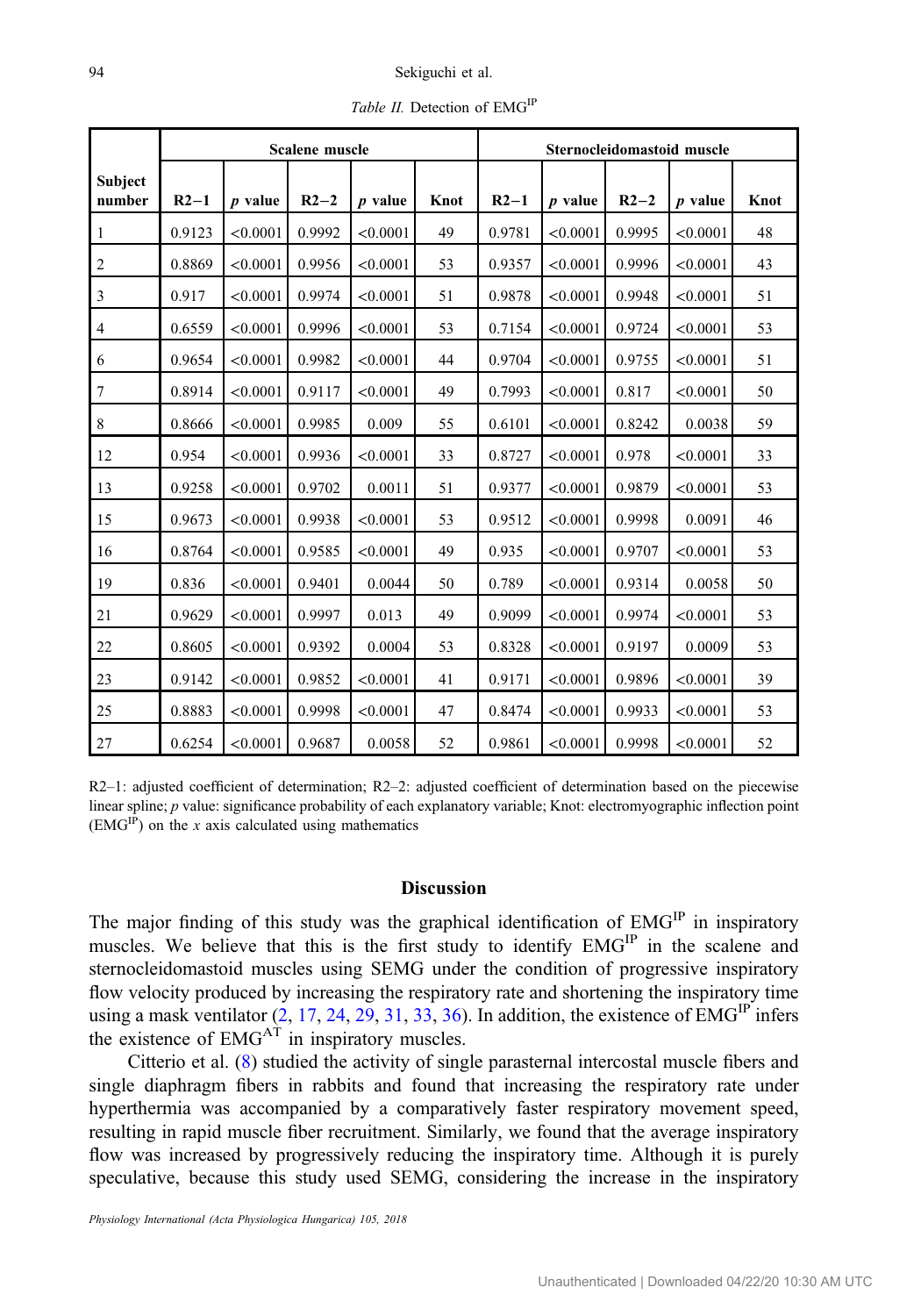<span id="page-9-0"></span>

Fig. 4. Representative graphs of knot obtained from the scalene muscle of subject no. 15. The vertical and horizontal axes show the root mean square (RMS,  $\mu$ V) and inspiratory flow (L/min), respectively. The black cross mark indicates the position of knot. The dotted line A represents the regression line from the minimum inspiratory flow value to knot, and the dotted line B represents the regression line from knot to the maximum inspiratory flow value



Fig. 5. Representative graphs of knot obtained from the sternocleidomastoid muscle of subject no. 4. The vertical and horizontal axes show the root mean square (RMS,  $\mu$ V) and inspiratory flow (L/min), respectively. The black cross mark indicates the position of knot. The dotted line A represents the regression line from the minimum inspiratory flow value to knot, and the dotted line B represents the regression line from knot to the maximum inspiratory flow value

movement speed, we suppose it is possible that both the firing rate and the recruitment of relatively larger MUs within the inspiratory muscles, such as fast fibers, increased in accordance with the findings of previous studies on other skeletal muscles [\(7](#page-11-0), [8](#page-11-0)). The concomitant increase in RMS with the progressive increase in the respiratory rate (i.e., progressive reduction in inspiratory time) implies that the recruitment of larger and greater numbers of MUs was induced by inspiratory loading concomitant with increases in inspiratory flow. MU recruitment is based on the size principle ([11,](#page-12-0) [14\)](#page-12-0), with the later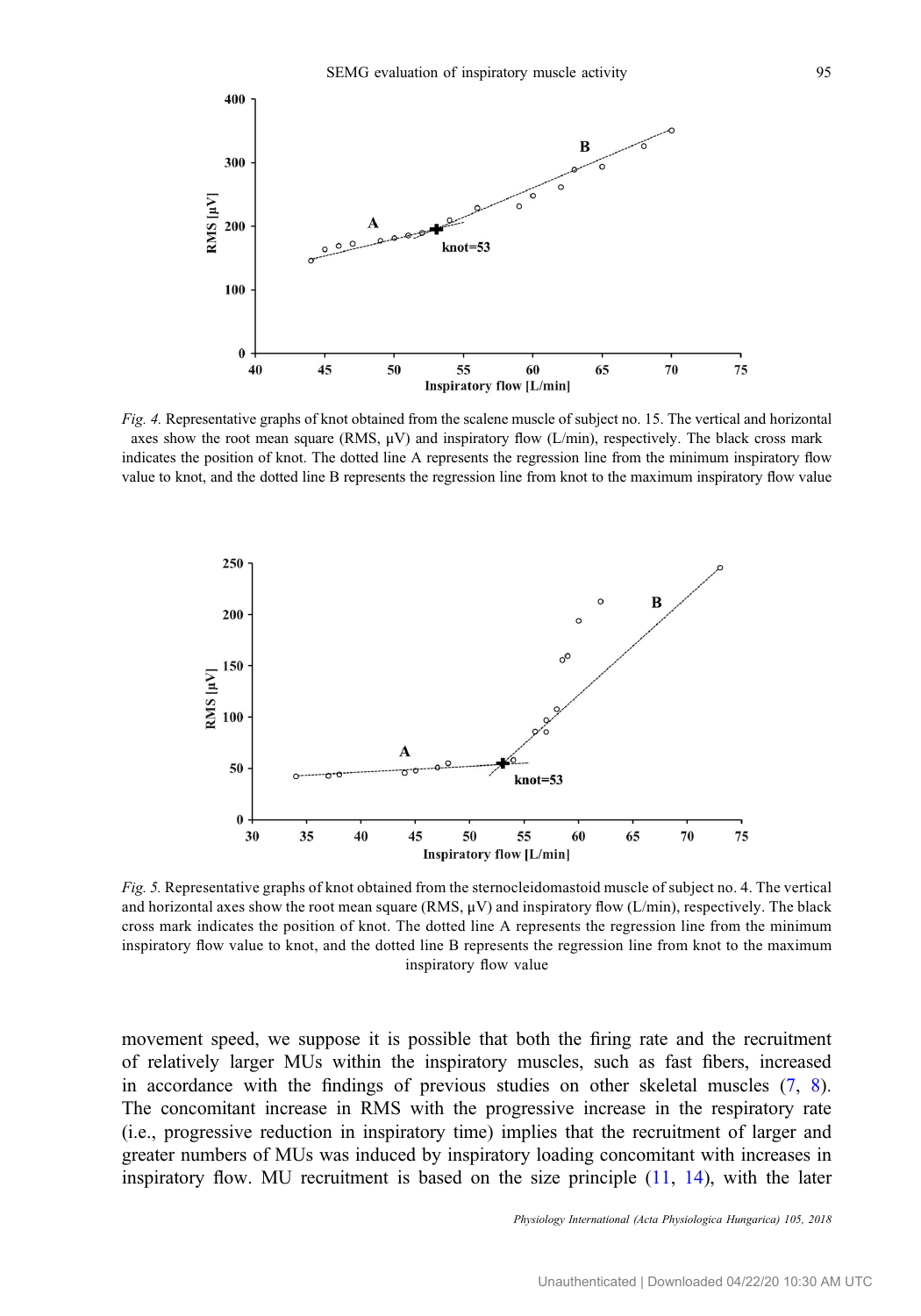recruitment of larger MUs such as fast fibers triggered by anaerobic metabolism and lactate accumulation [\(40](#page-13-0)).

The aforementioned lactate threshold related to anaerobic metabolism can be identified using SEMG. This threshold is correlated with increased blood lactate levels and it has been confirmed in other skeletal muscles as EMGAT during incremental-resistive exercise [\(22\)](#page-12-0). Therefore, we examined the graphical relationship between the inspiratory flow and the RMS for each subject and found that exhibited an IP at which the RMS value abruptly increased (Figs [4](#page-9-0) and [5](#page-9-0)), suggesting the existence of the AT as identified in other skeletal muscles.

We used mathematical methods to identify  $EMG<sup>IP</sup>$  as described previously ([10](#page-12-0), [19](#page-12-0)). Arbitrary elements cannot be denied in the detection of  $EMG<sup>IP</sup>$ , which relied only on graphs and visual judgment. We used piecewise linear spline functions  $(9, 43)$  $(9, 43)$  $(9, 43)$  $(9, 43)$  to ensure objectivity and reproducibility. However, it is undeniable that  $EMG<sup>IP</sup>$  is only a graphical variable calculated using a mathematical method as we did not directly determine blood lactate levels. Further studies are necessary to fully demonstrate the existence of  $EMG<sup>AT</sup>$  in respiratory muscles by focusing on the relationship between RMS and blood lactate levels. In addition, our subjects had variable different EMG<sup>IP</sup> thresholds. One explanation for this variability is that there may have been differences in the exercise and training experiences of each subject, leading to differences in muscle properties, such as the aerobic–anoxic metabolic threshold [\(27](#page-12-0)) and the intramuscular lactate shuttle system ([18\)](#page-12-0).

Clinically, it is extremely valuable to apply SEMG as an objective and non-invasive evaluation tool for the neuromuscular activation of respiratory muscles in clinical respiratory care ([35\)](#page-12-0) as the evaluation of abnormally rapid respiration was previously based on the subjective assessment of respiratory muscle contraction, on the pattern of labored respiration, or the use of accessory muscles via visual observation and palpation  $(16, 23)$  $(16, 23)$  $(16, 23)$  $(16, 23)$ . In addition, respiratory failure due to excessive respiratory muscle use is often recognized at a deteriorated state using invasive arterial blood gas analysis. The findings of this study may be applicable to patients in the clinical setting who exhibit increased inspiratory flow and respiratory rates. In particular, if  $EMG<sup>AT</sup>$  can be used to evaluate the neuromuscular activation of respiratory muscles using SEMG, it may be possible to non-invasively estimate the signs of respiratory failure.

This study had several limitations. The first limitation was that  $EMG<sup>IP</sup>$  could only be identified in a limited number of subjects. We believe this is related to the limits of the experimental system, such as the control of the tidal volume and the increase in the inspiratory flow velocity. However, in humans, precise research on respiratory muscle activity during spontaneous breathing requires incremental-resistive exercise performed under a controlled constant tidal volume, which is technically difficult to perform. Therefore, although this study was performed under limited conditions during experimental voluntary rapid respiration with progressive increases in inspiratory flow velocity produced by increasing the respiratory rate, our findings suggest the existence of  $EMG<sup>IP</sup>$  in inspiratory muscles during increased neuromuscular activation of inspiratory muscles. Further studies are necessary to verify these findings under conditions of a nearly constant tidal volume during spontaneous breathing. Second, SEMG was used in this study; therefore, it is necessary to recognize that contamination of the action potential from other adjacent muscles cannot be completely prevented.

Third, a few subjects withdrew from the study. Inspiratory-resistive loading was added; therefore, we believe that fatigue was inevitable. However, we considered that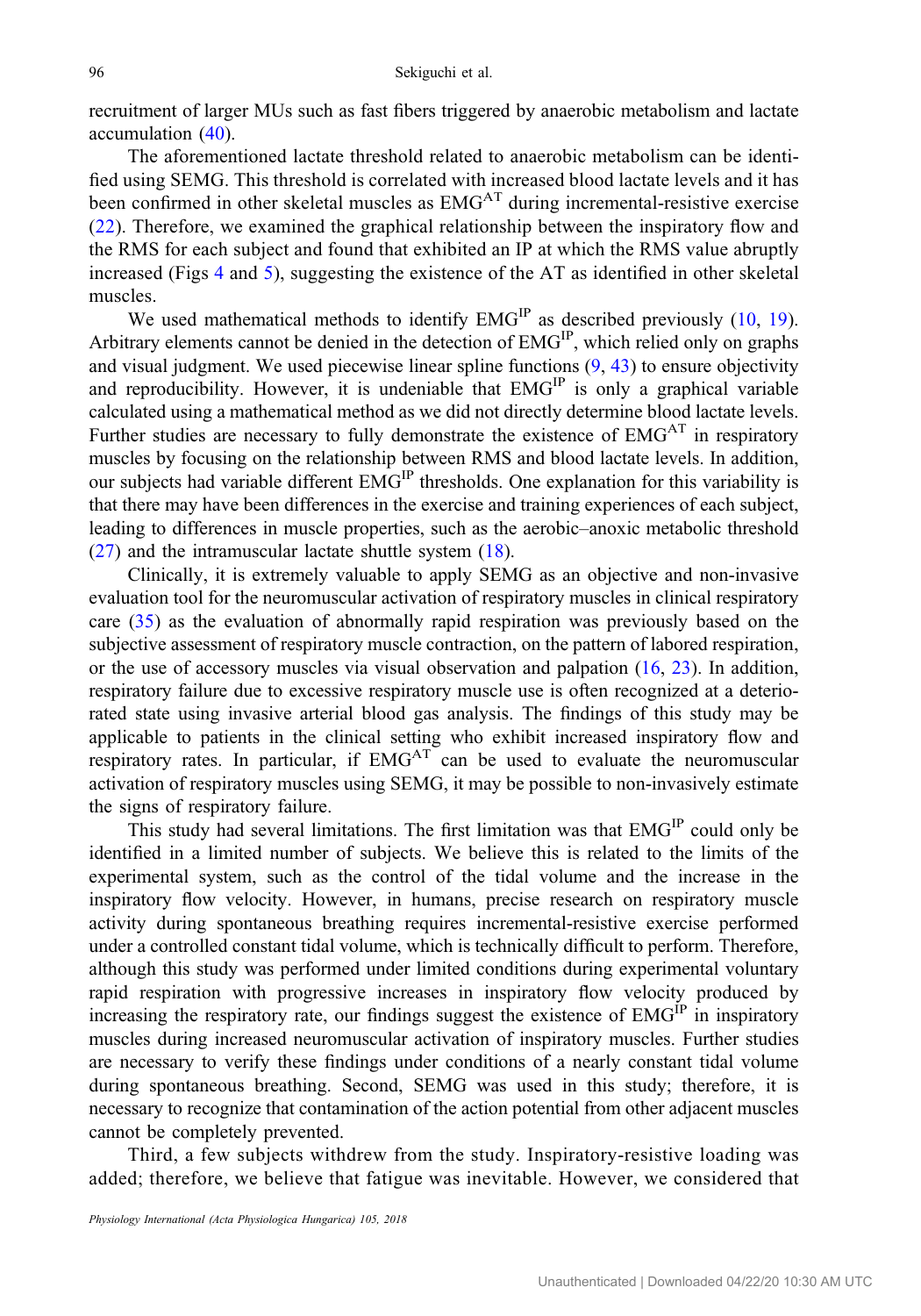<span id="page-11-0"></span>with appropriate rest time and randomization of the experimental protocols, it might be possible to reduce the withdrawal rate in future studies. Fourth, to capture neuromuscular activation based on increases in the RMS over a short period to minimize the risks to participants, the experiments were performed under controlled but non-physiological conditions, including a progressive increase in the respiratory rate with a corresponding reduction of the inspiratory duration under constant respiratory-resistive loading. In other words, the conditions may have differed from those of normal tachypnea. Similarly, all subjects were relatively young healthy males, because subjects who can endure a load due to increased inspiratory flow were necessary to identify  $EMG<sup>IP</sup>$ . Therefore, in terms of respiratory physiology, the rapid respiration performed by subjects in this study may not be strictly analogous to that in typical respiratory care patients. However, in the clinical setting, patients facing long-term inactivity with longterm mechanical ventilator support may experience muscle atrophy [\(15,](#page-12-0) [32\)](#page-12-0). Thus, increased firing rate and the recruitment of larger MUs ([41](#page-13-0)) may occur at smaller increases in the inspiratory flow velocity.

# Conclusions

This study graphically identified EMG<sup>IP</sup> of inspiratory muscles based on the relationship between progressive increases in inspiratory flow velocity and RMS. The inspiratory muscles analyzed in this study were suggested to possess the AT.

#### Acknowledgements

This study was funded by a Public Interest at the University of the Ryukyus Support Foundation Grant.

## Conflict of interest

The authors declare no conflict of interest.

## **REFERENCES**

- 1. Altenburg TM, Degens H, van Mechelen W, Sargeant AJ, de Haan A: Recruitment of single muscle fibers during submaximal cycling exercise. J. Appl. Physiol. 103, 1752–1756 (2007)
- 2. Bai TR, Rabinovitch BJ, Pardy RL: Near-maximal voluntary hyperpnea and ventilatory muscle function. J. Appl. Physiol. Respir. Environ. Exerc. Physiol. 57, 1742–1748 (1984)
- 3. Butler JE, McKenzie DK, Gandevia SC: Discharge properties and recruitment of human diaphragmatic motor units during voluntary inspiratory tasks. J. Physiol. 518, 907–920 (1999)
- 4. Candotti CT, Loss JF, Melo Mde O, La Torre M, Pasini M, Dutra LA: Comparing the lactate and EMG thresholds of recreational cyclists during incremental pedaling exercise. Can. J. Physiol. Pharmacol. 86, 272–278 (2008)
- 5. Chapman AR, Vicenzino B, Blanch P, Hodges PW: Patterns of leg muscle recruitment vary between novice and highly trained cyclists. J. Electromyogr. Kinesiol. 18, 359–371 (2008)
- 6. Chiti L, Biondi G, Morelot-Panzini C, Raux M, Similowski T, Hug F: Scalene muscle activity during progressive inspiratory loading under pressure support ventilation in normal humans. Respir. Physiol. Neurobiol. 164, 441–448 (2008)
- 7. Citterio G, Agostoni E, Piccoli S, Sironi S: Selective activation of parasternal muscle fibers according to breathing rate. Respir. Physiol. 48, 281–295 (1982)
- 8. Citterio G, Sironi S, Piccoli S, Agostoni E: Slow to fast shift in inspiratory muscle fibers during heat tachypnea. Respir. Physiol. 51, 259–274 (1983)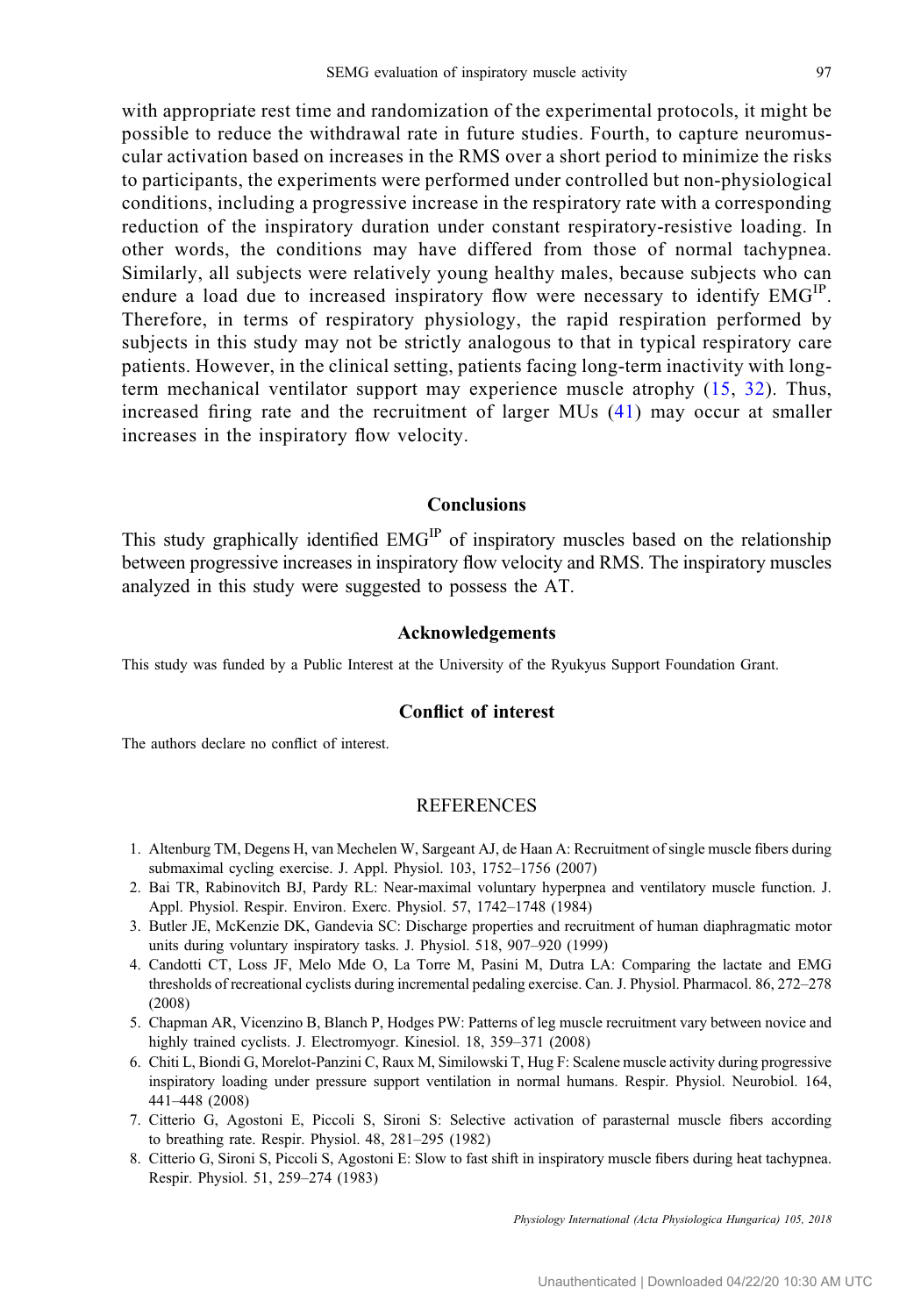- <span id="page-12-0"></span>9. Edwards LJ, Stewart PW, MacDougall JE, Helms RW: A method for fitting regression splines with varying polynomial order in the linear mixed model. Stat. Med. 25, 513–527 (2006)
- 10. Ertl P, Kruse A, Tilp M: Detecting fatigue thresholds from electromyographic signals: a systematic review on approaches and methodologies. J. Electromyogr. Kinesiol. 30, 216–230 (2016)
- 11. Farina D, Macaluso A, Ferguson RA, De Vito G: Effect of power, pedal rate, and force on average muscle fiber conduction velocity during cycling. J. Appl. Physiol. 97, 2035–2041 (2004)
- 12. Farina D, Merletti R, Enoka RM: The extraction of neural strategies from the surface EMG. J. Appl. Physiol. 96, 1486–1495 (2004)
- 13. Figueroa-Casas JB, Broukhim A, Vargas A, Milam L, Montoya R: Inter-observer agreement of spontaneous breathing trial outcome. Respir. Care 59, 1324–1328 (2014)
- 14. Fling BW, Knight CA, Kamen G: Relationships between motor unit size and recruitment threshold in older adults: implications for size principle. Exp. Brain Res. 197, 125–133 (2009)
- 15. Gea J, Pascual S, Casadevall C, Orozco-Levi M, Barreiro E: Muscle dysfunction in chronic obstructive pulmonary disease: update on causes and biological findings. J. Thorac. Dis. 7, 418–438 (2015)
- 16. Haas CF, Loik PS: Ventilator discontinuation protocols. Respir. Care 57, 1649–1662 (2012)
- 17. Hawkes EZ, Nowicky AV, McConnell AK: Diaphragm and intercostal surface EMG and muscle performance after acute inspiratory muscle loading. Respir. Physiol. Neurobiol. 155, 213–219 (2007)
- 18. Helal JN, Guezennec CY, Goubel F: The aerobic-anaerobic transition: re-examination of the threshold concept including an electromyographic approach. Eur. J. Appl. Physiol. Occup. Physiol. 56, 643–649 (1987)
- 19. Hug F, Laplaud D, Lucia A, Grelot L: A comparison of visual and mathematical detection of the electromyographic threshold during incremental pedaling exercise: a pilot study. J. Strength Cond. Res. 20, 704–708 (2006)
- 20. Johnson BD, Babcock MA, Suman OE, Dempsey JA: Exercise-induced diaphragmatic fatigue in healthy humans. J. Physiol. 460, 385–405 (1993)
- 21. Jurimae J, von Duvillard SP, Maestu J, Cicchella A, Purge P, Ruosi S, Jurimae T, Hamra J: Aerobic-anaerobic transition intensity measured via EMG signal in athletes with different physical activity patterns. Eur. J. Appl. Physiol. 101, 341–346 (2007)
- 22. Lucia A, Sanchez O, Carvajal A, Chicharro JL: Analysis of the aerobic-anaerobic transition in elite cyclists during incremental exercise with the use of electromyography. Br. J. Sports Med. 33, 178–185 (1999)
- 23. Macintyre NR: Evidence-based assessments in the ventilator discontinuation process. Respir. Care 57, 1611–1618 (2012)
- 24. Mador MJ, Acevedo FA: Effect of inspiratory muscle fatigue on breathing pattern during inspiratory resistive loading. J. Appl. Physiol. 70, 1627–1632 (1991)
- 25. Matsuura R, Arimitsu T, Yunoki T, Kimura T, Yamanaka K, Yano T: Effects of deception for intensity on surface electromyogram (SEMG) activity and blood lactate concentration during intermittent cycling followed by exhaustive cycling. Acta Physiol. Hung. 100, 54–63 (2013)
- 26. Merletti R, Rainoldi A, Farina D: Surface electromyography for noninvasive characterization of muscle. Exerc. Sport Sci. Rev. 29, 20–25 (2001)
- 27. Monks L, Seo MW, Kim HB, Jung HC, Song JK: High-intensity interval training and athletic performance in Taekwondo athletes. J. Sports Med. Phys. Fitness 57, 1252–1260 (2017)
- 28. Moritani T, Sherman WM, Shibata M, Matsumoto T, Shinohara M: Oxygen availability and motor unit activity in humans. Eur. J. Appl. Physiol. Occup. Physiol. 64, 552–556 (1992)
- 29. Nadiv Y, Vachbroit R, Gefen A, Elad D, Zaretsky U, Moran D, Halpern P, Ratnovsky A: Evaluation of fatigue of respiratory and lower limb muscles during prolonged aerobic exercise. J. Appl. Biomech. 28, 139–147 (2012)
- 30. Parkash A, Haider N, Khoso ZA, Shaikh AS: Frequency, causes and outcome of neonates with respiratory distress admitted to Neonatal Intensive Care Unit, National Institute of Child Health, Karachi. J. Pak. Med. Assoc. 65, 771–775 (2015)
- 31. Perlovitch R, Gefen A, Elad D, Ratnovsky A, Karamer MR, Halpern P: Inspiratory muscles experience fatigue faster than the calf muscles during treadmill marching. Respir. Physiol. Neurobiol. 156, 60–68 (2007)
- 32. Powers SK, Wiggs MP, Sollanek KJ, Smuder AJ: Ventilator-induced diaphragm dysfunction: cause and effect. Am. J. Physiol. Regul. Integr. Comp. Physiol. 305, R464–R477 (2013)
- 33. Ramirez G, Hermans G, Troosters T: The assessment of inspiratory muscle fatigue in healthy individuals: a systematic review. Respir. Med. 107, 331–346 (2013)
- 34. Scheinhorn DJ, Chao DC, Stearn-Hassenpflug M, Wallace WA: Outcome in post-ICU mechanical ventilation: a therapist-implemented weaning protocol. Chest 119, 236–242 (2001)
- 35. Schmidt M, Chiti L, Hug F, Demoule A, Similowski T: Surface electromyogram of inspiratory muscles: a possible routine monitoring tool in the intensive care unit. Br. J. Anaesth. 106, 913–914 (2011)